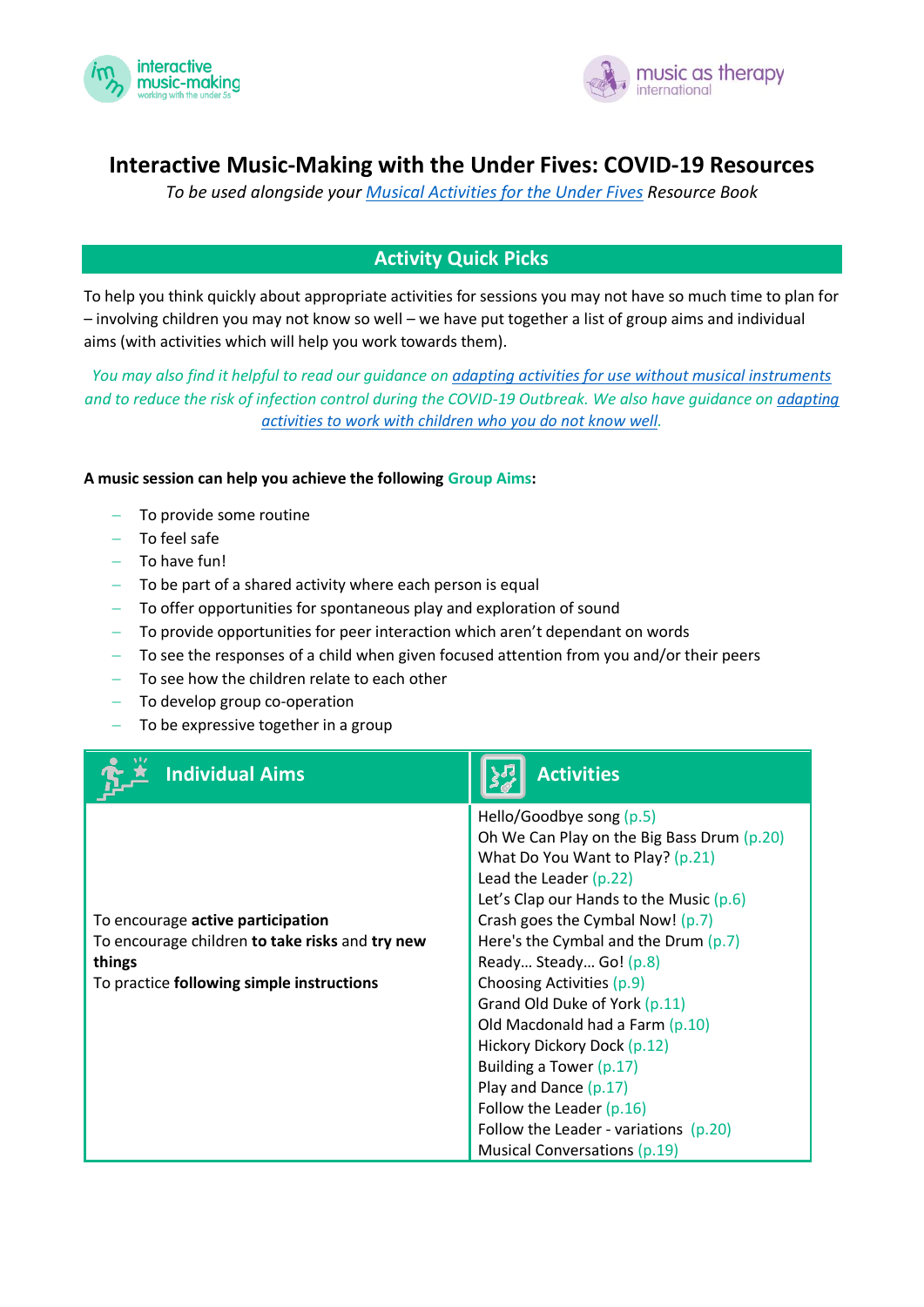



|                                                  | Crash goes the Cymbal Now! (p.7)                     |
|--------------------------------------------------|------------------------------------------------------|
|                                                  | Here's the Cymbal and the Drum (p.7)                 |
|                                                  | Ready Steady Go! (p.8)                               |
| To practice waiting, turn-taking and sharing     | Passing Instruments & Sounds (p.13)                  |
| To listen to others                              | Old Macdonald had a Farm (p.10)                      |
| To develop Peer Awareness                        | Pass the Bongos (p.15)                               |
|                                                  | Sleeping Tambourine (p.14)                           |
|                                                  | Play and Dance (p.17)                                |
|                                                  | Xylophone Solos (p.26)                               |
|                                                  | Twinkle Twinkle Little Star (p.10)                   |
|                                                  | Let's Clap our Hands to the Music $(p.6)$            |
|                                                  | Grand Old Duke of York (p.11)                        |
| To encourage impulse control                     | Building a Tower (p.17)                              |
|                                                  | Play and Dance (p.17)                                |
|                                                  | One-to-one Attention within the group (p.24)         |
|                                                  | Crash Goes the Cymbal! (Anticipation of a            |
|                                                  | basic beat) (p.7)                                    |
|                                                  | Choosing Activities (p.9)                            |
| To practice choice-making                        | Old Macdonald had a Farm (p.10)                      |
|                                                  | What Do You Want to Play? (p.21)                     |
| To promoting peer interaction (in pairs)         | Row, Row, Row the boat (p.11)                        |
|                                                  | <b>Musical Conversations (p.19)</b>                  |
|                                                  |                                                      |
|                                                  | Grand Old Duke of York (p.11)                        |
|                                                  | Getting Moving! (Follow the Leader / Stretch         |
| To encourage teamwork and/or leadership          | up Tall / Stretch out Wide) (p.16)                   |
|                                                  | Lead The Leader (p.22)                               |
|                                                  | Follow the Leader - variations (p.20)                |
|                                                  | This Hand and That Hand (p.8)                        |
| To encourage focused concentration               | Row, Row, Row the boat (p.11)                        |
|                                                  | Passing Instruments & Sounds (p.13)                  |
|                                                  | Follow the Leader (p.16)                             |
| To explore anticipation                          | Ready Steady Go! (p.8)                               |
|                                                  | Hickory Dickory Dock (p.12)                          |
|                                                  | Ready Steady Go! (p.8)                               |
|                                                  | Choosing Activities (p.9)                            |
|                                                  | Follow the Leader (p.16)                             |
| To build confidence and trust                    | Follow the Leader - variations (p.20)                |
|                                                  | Grand Old Duke of York (p.11)                        |
|                                                  | Row, Row, Row the boat (p.11)                        |
|                                                  | Oh where oh where is? (p.11)                         |
|                                                  |                                                      |
|                                                  | Pass the Bongos (p.15)                               |
|                                                  | Lead The Leader (p.22)                               |
|                                                  | Heads, Shoulders Knees and Toes (p.12)               |
| Encourage awareness of body, self, and volume of | King and Queen of Bells (p.14)                       |
| playing                                          | Follow the Leader $(p.16)$<br>Pass the Bongos (p.15) |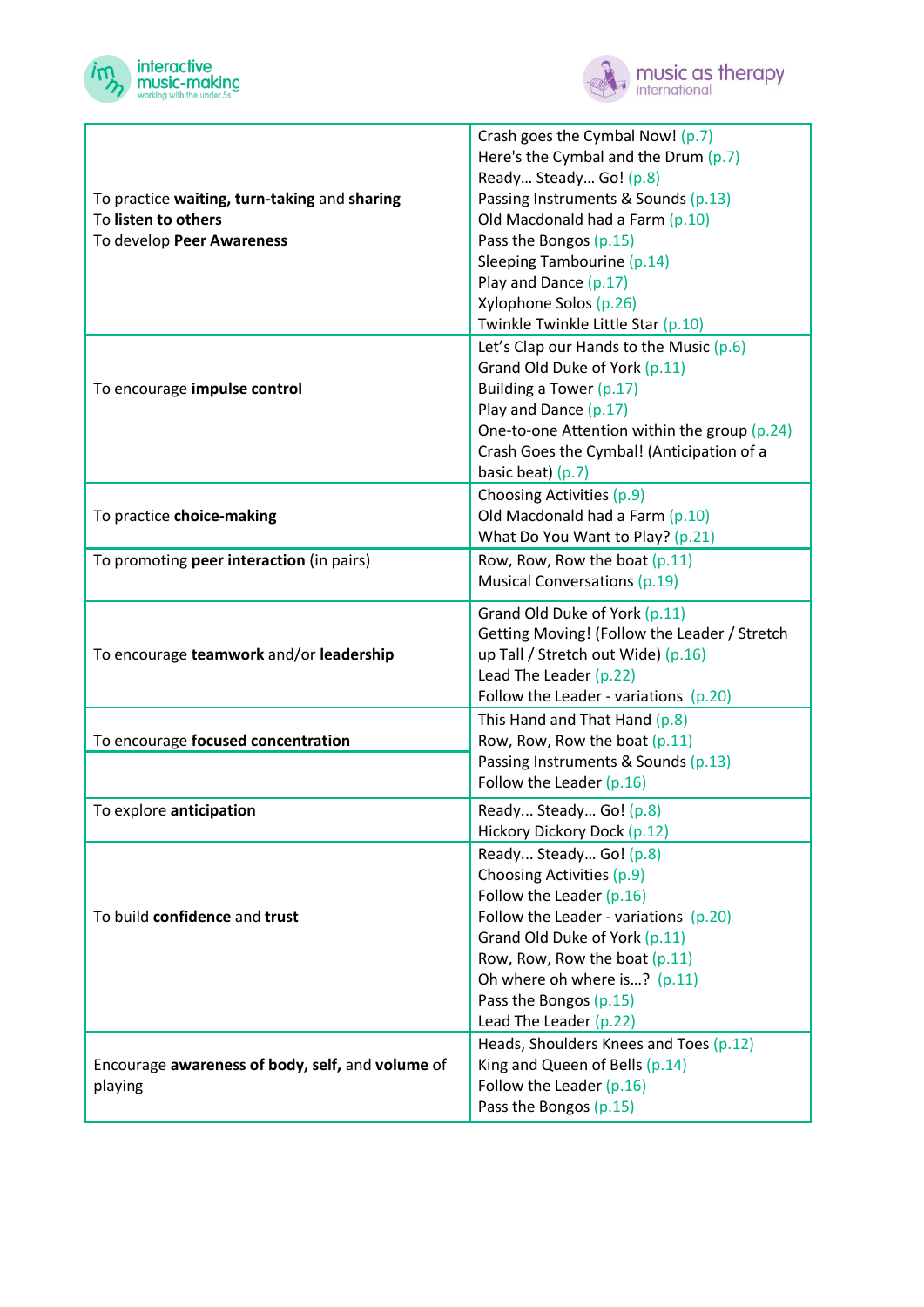



| Sitting, standing and balance                                                  | Wind the Bobbin $Up(p.12)$<br>Incy Wincy Spider (p.12)<br>Heads, Shoulders Knees & Toes (p.12)<br>Hickory Dickory Dock (p.12)<br>Dingle Dangle Scarecrow (p.12)                                                                                                                                                                                                                                                                                                                                                                                                                                                                                  |
|--------------------------------------------------------------------------------|--------------------------------------------------------------------------------------------------------------------------------------------------------------------------------------------------------------------------------------------------------------------------------------------------------------------------------------------------------------------------------------------------------------------------------------------------------------------------------------------------------------------------------------------------------------------------------------------------------------------------------------------------|
| Encourage midline orientation and awareness<br><b>Bi-lateral hand activity</b> | Lead the Leader $(p.22)$<br>Let's Clap our Hands to the Music $(p.6)$<br>Wind the Bobbin $Up(p.12)$<br>Incy Wincy Spider (p.12)                                                                                                                                                                                                                                                                                                                                                                                                                                                                                                                  |
| To develop hand eye coordination & (fine) motor<br><b>skills</b>               | Crash goes the Cymbal Now! (p.7)<br>Here's the Cymbal and the Drum $(p.7)$<br>This Hand and That Hand (p.8)<br>Twinkle, Twinkle Little Star (p.10)<br>Wind the Bobbin $Up(p.12)$<br>Grand Old Duke of York (p.11)<br>Incy Wincy Spider (p.12)<br>Passing Instruments & Sounds (p.13)<br>Sleeping Tambourine (p.14)<br>Head, Shoulders Knees and Toes (p.12)<br>Getting Moving! (Follow the Leader / Stretch<br>up Tall / Stretch out Wide) $(p.16)$<br>Oh where oh where is?<br>Play and Dance (p.17)<br>Building a Tower (p.17)<br><b>Musical Conversations (p.19)</b><br>Oh We Can Play the Big Brass Drum! (p.20)<br>Lead the Leader $(p.22)$ |

More activities listed by aim can be found in the Index at the back of the Interactive Music-Making Musical Activities Booklet.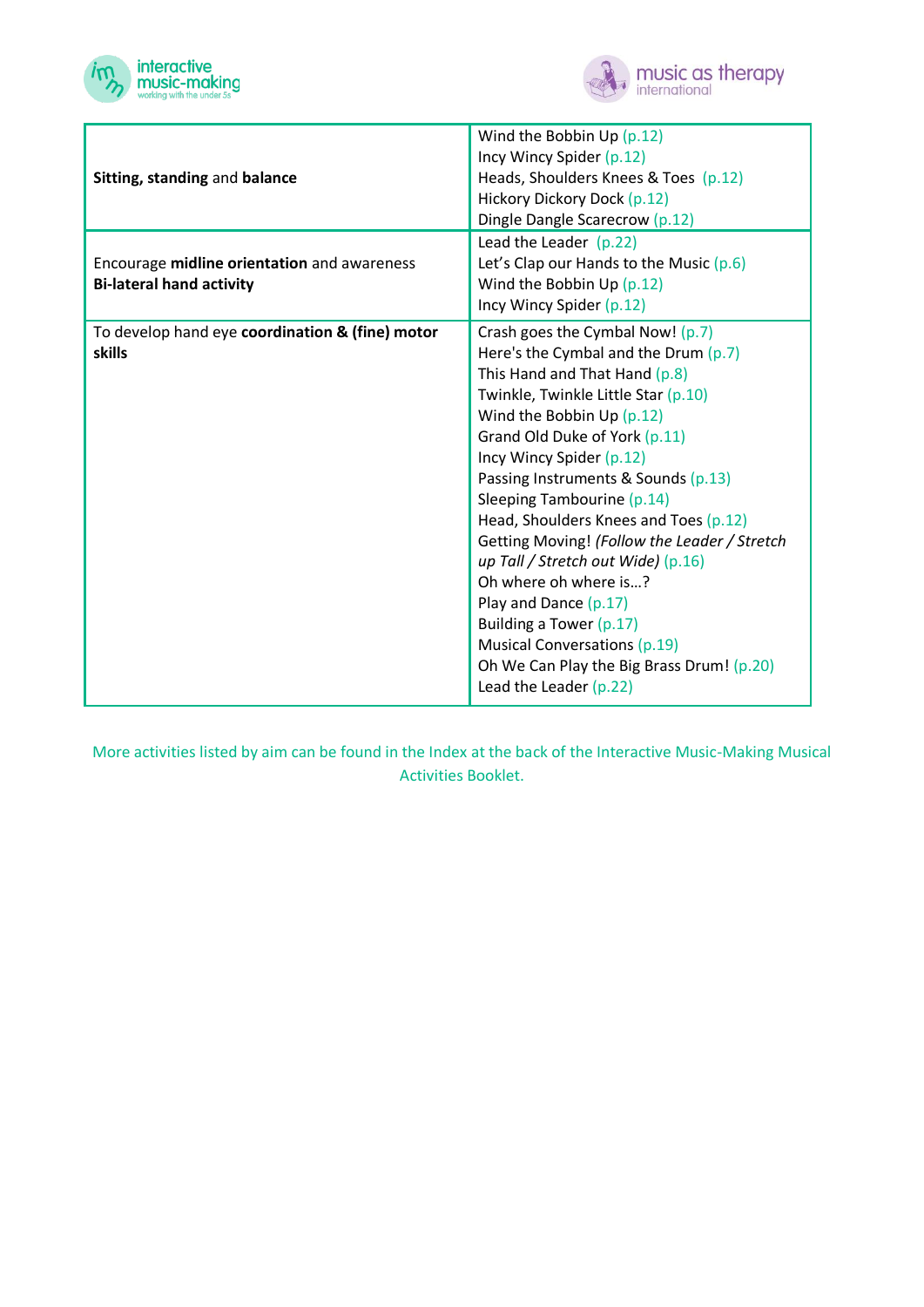



# Adapting IMM Activities for use without instruments and props

You will have your own local guidance with respect to minimising risk to the children you work with and this should be your primary guidance when running music sessions. However, to further prevent the risk of spreading the virus we would advise you avoid the use of musical instruments and other props (e.g. puppets, picture cards, scarves or fabric, small toys and parachutes) which the children share, pass between them, or may take from one another. Despite this, many of the activities you would usually use can be adapted so you can continue to use them safely.

Even if you're avoiding musical instruments, you and your children have a personal orchestra to draw on: Consider the different ways you can use your voice and your body!

#### Remember it's not just what you do, but how you do it.

#### Explore different speeds, volumes and rhythms with your body sounds!

| <b>Vocal sounds:</b>    | <b>Shrieks</b><br>Squeaks<br>Pops<br>Roars<br>Animal noises<br>High sounds<br>Low sounds<br>Wiggly sounds (move your tongue around your mouth)<br>Quiet sounds<br>Loud sounds<br>Short sounds<br>Long sounds (take a deep breath first!)                                                                                                                                             |
|-------------------------|--------------------------------------------------------------------------------------------------------------------------------------------------------------------------------------------------------------------------------------------------------------------------------------------------------------------------------------------------------------------------------------|
| <b>Body movements:</b>  | Wiggles<br>Jumps<br><b>Stretches</b><br>Dances<br>Use one or both arms/hands/legs<br>Tiny movements (fingers, feet and facial expressions)<br>Expansive movements (both arms)<br>Imitate how different animals move                                                                                                                                                                  |
| <b>Body percussion:</b> | Clapping: straight fingers, clasped hands<br>Stamping (one foot or two)<br>Tapping our feet on the ground<br>Tapping the fingers of one hand against the other palm<br>Patting our heads, or knees or other parts of out body<br>Finger clicking<br>Clicking our heels together, or clapping with the soles of our shoes<br>Sweeping the palm of one hand with the palm of the other |

Now you've thought about the resources you have to use in your activities, think again about activities you like and how you can adapt them to use vocal sounds, body percussion and movement in place of musical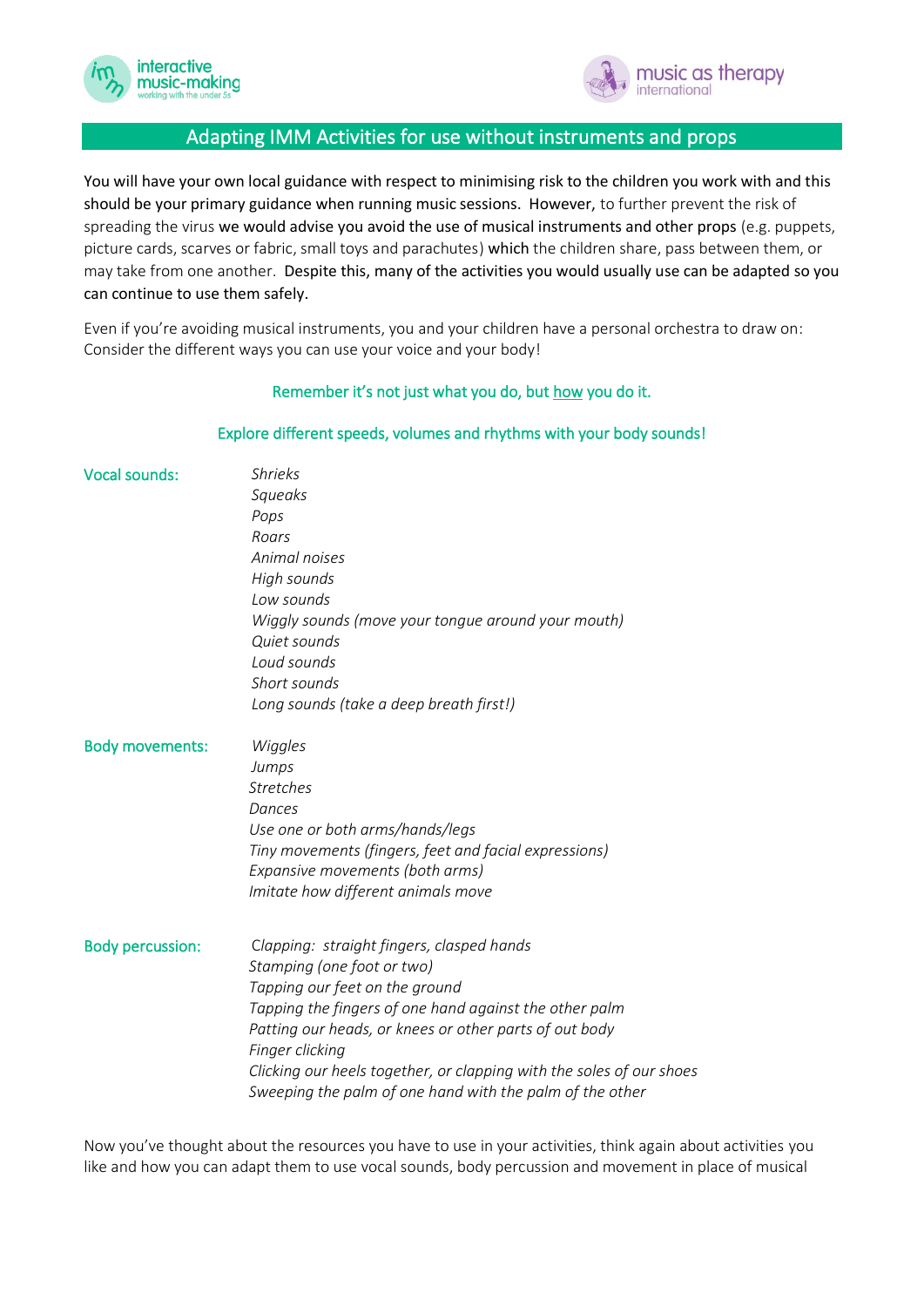



instruments and other props. We're put together a few ideas to get you started…

*Crash goes the Cymbal Now!* You can use the same tune, but substitute words encouraging an action from the child "Jump in the air right now!" or "Stamp with both feet right now!" Model what you expect from them and when with your own actions.

*Here's the Cymbal and the Drum* Offer the children a choice of two body percussion contributions, in place of the instrumental ones: the stamp and the clap. Keep one on each side of your body, for clarity (e.g. clap out to the left, stamp with your right foot). Use the same tune and the same offer, looking for the children to supply the body percussion sound you request from them, or match the one you model…

*Ready… Steady… GO!* Think of a short action (e.g. wiggling one arm out to the side) or vocal sound (e.g. "Pop! Pop! Pop!") and use the Ready…Steady…GO! structure to invite each child to imitate you. Or invite the children to choose an action or vocal sound to be used. The children might like to use movement or their voices for some free, improvised self-expression which you can support as you would their tambourine play in the traditional version of this activity, by patting your knees and attuning with what they are doing using your voice (e.g. humming, or singing a description of what they are doing) or your own movement (e.g. nodding, speed of knee patting etc).

*Choosing Activities* Whilst you may not be able to offer a selection of musical instruments for the children to choose between, choice can be offered in other ways:

- Which activity will happen and when?
- Who will take the next turn?
- Who will be your partner?
- What action will everyone do?
- What sound will everyone make?

*Animal songs* If you've been using puppet animals, consider using signs instead. These could be Makaton ones (se[e here\)](https://www.youtube.com/watch?v=sNm4z3mumHQ) or your group could make up their own. If you've been using props as visual cues, could these be substituted for pictures held up by the session leader?

*Passing Instruments and Sounds* We can make so many different vocal and body percussion sounds which can be passed around a group (copied from one person to the next), performed in turn (the leader in the centre can point to the person whose sound they want to hear, moving between different group members quickly or slowly like a Conductor). Get creative – the children will!